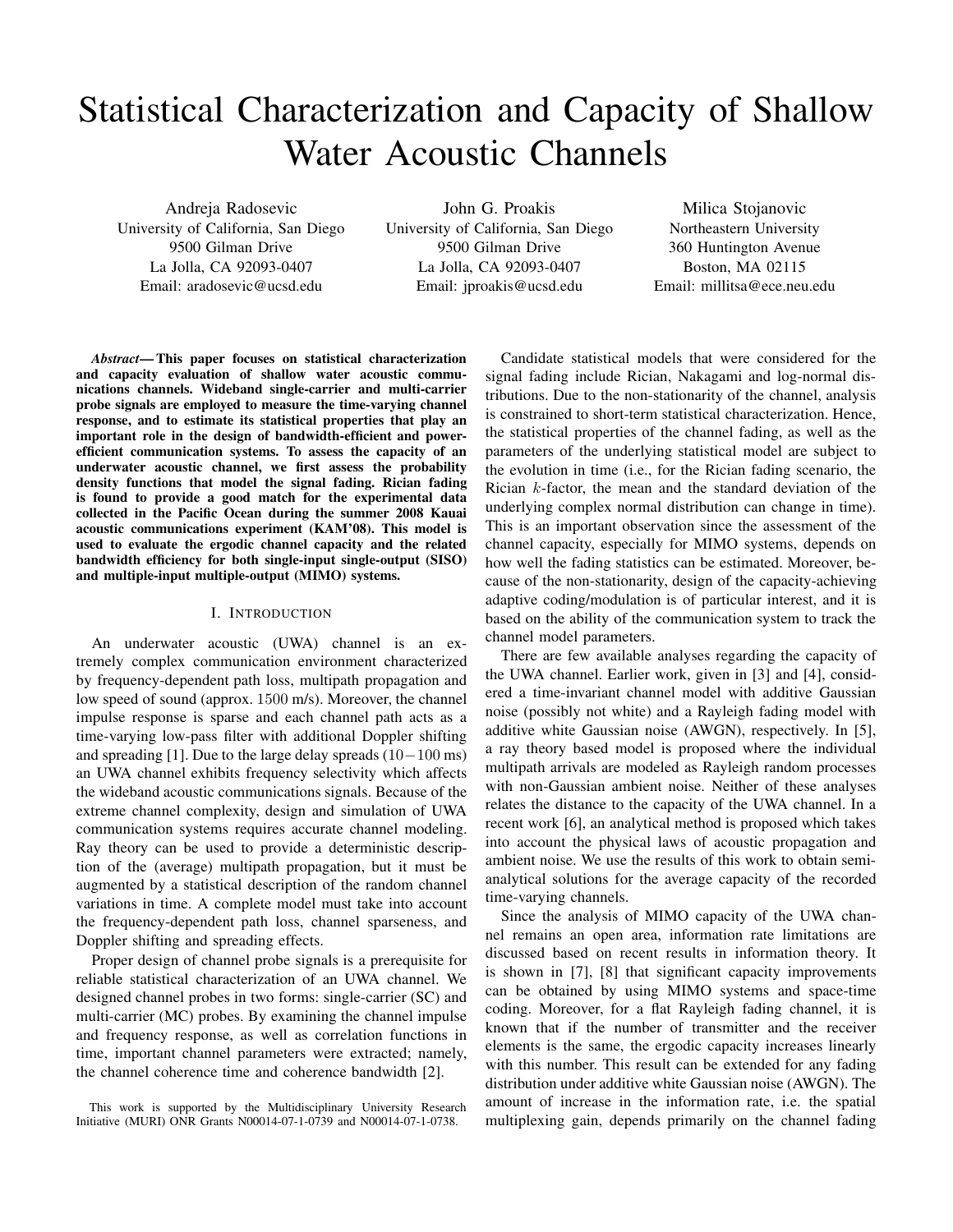distribution. This is an important observation for systems that do not exhibit Rayleigh fading, such as mobile-terrestrial radio systems where a line-of-sight component results in Rician fading, or, as we shall see, acoustic channels. Ergodic capacity results can also be extended to frequency-selective fading channels [9]–[11].

In this paper we consider statistical modeling of UWA channels with the goal of assessing their ergodic capacity. Our focus is on a set of measured channel responses, obtained from the signals recorded during the Kauai acoustic communications (KAM'08) experiment. We begin in Section II by describing the channel probe signals used in the experiment, and the resulting measurements of the time-varying channel responses. In Section III, we discuss several statistical models for the channel fading: Rician, Nakagami and log-normal. Also, we examine the correlation properties of the channel in time and assess the channel spectral efficiency. Channel capacity is addressed in Section IV, both for the MISO and the MIMO setting. The capacity analysis of flat and frequency-selective fading systems is based on distinguishing two scenarios with different amount of channel state information (CSI) at the transmitter: (1) no CSI, and (2) partial CSI, where only the *statistical* properties of the channel, but not the actual channel realizations, are known to the transmitter. Due to the long propagation delay, only the second scenario is deemed realistic in a general UWA channel. Concluding remarks are provided in Section V.

# II. CHANNEL MEASUREMENTS

A shallow water communication channel is characterized by rapid phase variations, severe frequency-selectivity and long delay spread. These facts influence the design of channel probe signals. Two types of signals were designed for the present experiment: single-carrier (SC) and multi-carrier (MC) probes.

Single-Carrier probes were designed for the total bandwidth of  $B = 7812$  Hz centered around  $f_c = 16$  kHz. To allow for computationally efficient coherent detection, SC probes are kept short. A 28-element Turyn sequence [13], which has good auto-correlation properties, was chosen for this reason. Square root raised cosine pulse shaping is applied with the roll-off factor  $\alpha = 0.25$ . At the chip rate of 6250 bps, the duration of one sequence is 4.48 ms. Pseudo-noise properties of the modulated sequence lead to an almost flat spectrum of the probe signal over the signal bandwidth, thus allowing reliable channel estimation. The channel probe signal was transmitted during a 57 s period of time, with 366 repeated transmissions, each transmission separated by the silence periods of 150 ms. The digitally generated probe signal is sampled at  $f_s = 100$ kHz. Coherent detection at the receiver is performed via matched filtering to the transmitted probe signal, giving an estimate of the channel impulse response.

Multi-carrier modulation was considered as an alternative to single-carrier wideband modulation for channels with frequency-selective distortion. By using rectangular pulse shaping in time, multi-carrier modulation and detection are efficiently implemented using the Fast Fourier Transform in the



Fig. 1. Channel probe signals: single-carrier probes in time and their spectrum are shown in the top two graphs; multi-carrier probes are shown below.

form of orthogonal frequency division multiplexing (OFDM). Our MC channel probe is based on modulating every 8-th sub-carrier of the OFDM signal by a pseudo-noise sequence, and leaving the remaining sub-carriers empty. In this manner, the inter-carrier interference is sufficiently reduced, so that it will not present a problem for frequency-domain channel estimation. The OFDM signal bandwidth is  $B = 12.5$  kHz (frequency of the first sub-carrier is  $f_0 = 12$  kHz), the total number of sub-carriers is  $K = 2048$  with frequency spacing of  $\Delta f = 6$  Hz, and the signal duration is  $T = 160$  ms. Similarly as in the SC case, the overall probe duration is 57 s with 216 transmission blocks, and each transmission is followed by a silence interval of 100 ms. Again, the sampling frequency of the digitally generated probe signal is  $f_s = 100$  kHz. Figure 1 shows the spectral characteristics of the SC and MC probes. Figure 2 shows the estimates of the channel impulse response (magnitude) obtained from the data collected during KAM'08 experiment. The experiment was conducted off the western side of Kauai Island, Hawaii, in the Pacific Ocean, in 100 m deep water and 4 km transmission distance. The transmitter and the receiver were deployed as 8-element (7.5 m spacing) and 16-element (3.75 m spacing) arrays, respectively. Results are illustrated for transmission between the fourth transducer from the bottom (49.5 m depth) and the fourth hydrophone from the bottom (87.25 m depth). It is assumed that both the source and the receiver are fixed, and no significant Doppler spreading and shifting were observed. The different peaks in the channel estimates can be associated with multiple surface and bottom reflections calculated from the geometry of the experiment. Note how these significant paths vary in time due to the changing conditions in the channel over the one minute observation interval. This fact necessitates short-term statistical characterization of the channel fading, since the energy content of the significant paths can dramatically change during longer observation intervals. The next section will focus on this problem. From Fig.2 we note that the channel transfer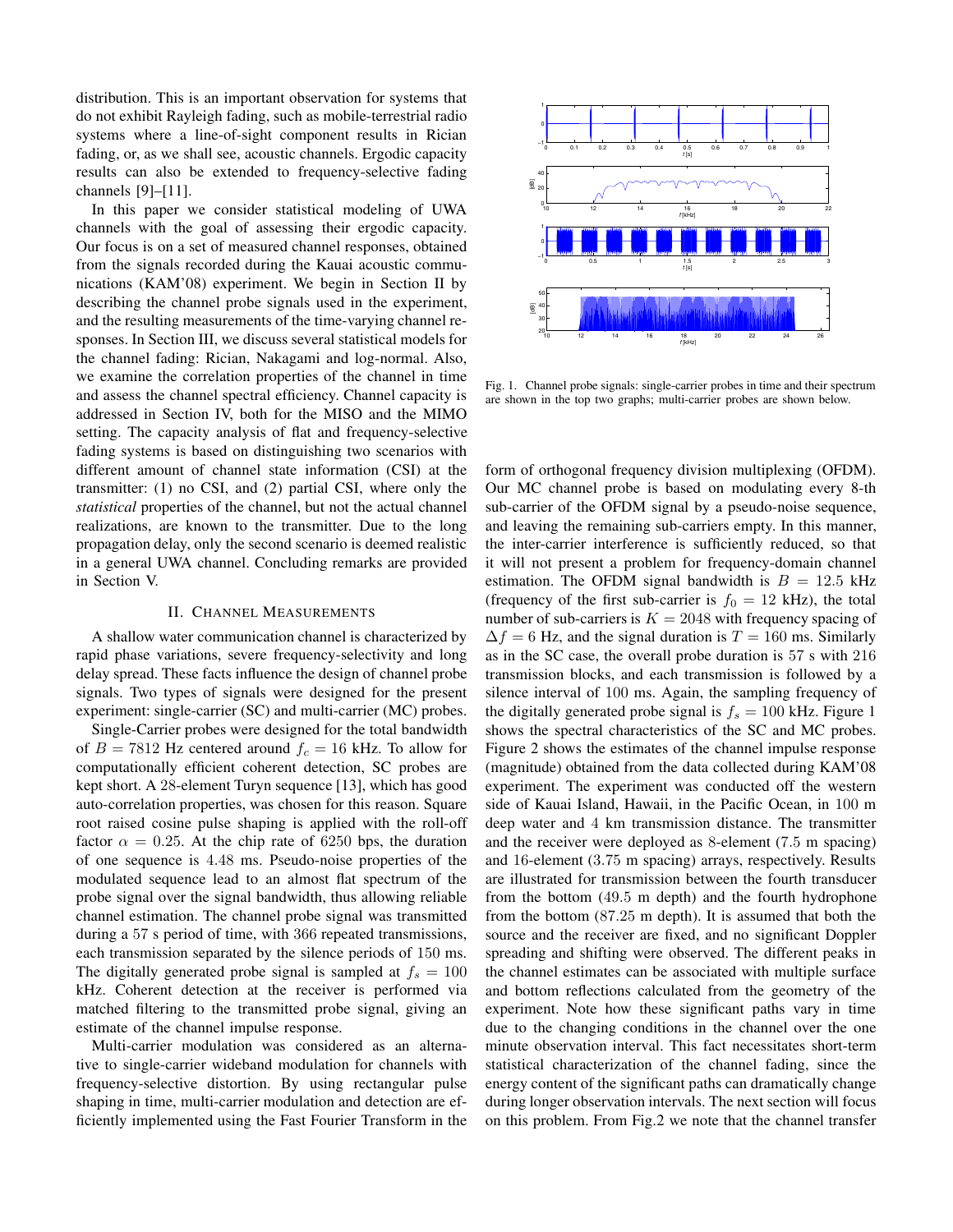

Fig. 2. Channel estimates: shown in the top two rows are the ensembles of 12 consecutive channel responses in the time; shown below are the top row ensemble averages in the time and frequency domain.

functions obtained from the MC probes are smooth compared to those obtained from the SC probes. This is an artifact of insufficient resolution in the frequency domain of the probe signal employed. The lack of precision in the estimated frequency response is clearly seen through more spectral flatness in comparison to the estimate based on wideband SC probing. This is reflected in the time domain as the lower resolution in the impulse response, which prevents us from distinguishing adjacent propagation paths. Thus, the MC signal may not be able to capture the frequency-selectivity of the channel, and cannot be used to assess its coherence bandwidth. With 256 active sub-carriers, our MC probes are limited to a frequency resolution of 48 Hz, which corresponds to about 20 ms of multipath spread. Hence, any delay spreading longer than 20 ms will not be accurately captured. In fact, we note from the SC probes that the multipath spread  $T_m$  is on the order of 100 ms (coherence bandwidth of 10 Hz). Large multipath spread is the result of appearance of the occasional and unstable arrivals in the estimates of the individual channel realizations for the observation interval between 80 and 120 ms. Increasing the frequency resolution of the MC probes would require an increase in the number of sub-carriers; however, the resulting increase in the signal duration would challenge the detection capability on a time-varying channel. Nonetheless, the note that MC probes may be useful for assessing the time-coherence properties of the channel in each narrow sub-band.

Based on the above discussion, we will use the SC channel

measurement in what follows, due to its advantages in both time and frequency domains, namely, short signal duration (well below the coherence time of the channel) allows simple coherent detection, while signal flatness in the frequency domain gives accurate estimates of the channel coherence bandwidth and ensures sufficient resolution in the impulse response.

#### III. STATISTICAL CHARACTERIZATION

Our statistical characterization focuses on two aspects: the probability density function (pdf) of the path responses, and their time-correlation properties. Because the channel is not stationary, we focus on short-term characterization (order of seconds). By assuming a quasi-stationary channel, and looking at its short-term characteristics, we will later assess the channel capacity. Note that the selection of the window of (assumed) stationarity is very important, as it has a profound impact on the analysis to follow.

# *A. Channel fading distribution*

An underwater channel is characterized by frequencydependent path loss and rapid random fluctuations that cause variation in the path loss. Moreover, dynamical changes of the environmental profile are severe (i.e., random motion of the surface reflection points) suggesting several possible models for the fading distribution.

Figure 3 illustrates the time variation of the significant paths labeled as  $a, b, c$  and  $d$  in Figure 2. A careful examination of this figure underscores the need for short-term characterization of the channel. For example, note that the channel tap  $a$  behave differently in the time intervals from 0 to 30 sec and from 30 to 50 sec. The change in the local mean indicates a non-stationary random process. On the other hand, note that quasi-stationary intervals for the path  $b$  are on the order of 10 seconds for the time interval from 0 to 20 sec and on the order of seconds for the time interval from 20 to 50 sec. To account for this fact, we have chosen a window of 2 seconds to represent the quasi-stationary period for the models that we will consider. Since the behavior of different paths can be characterized using longer intervals of quasi-stationarity than the adopted window size, for the purpose of histogram presentation, we can superimpose several consecutive windows and analyze their statistical properties jointly (i.e., for tap  $a$  we can observe jointly up to 10 windows, and for tap  $b$  up to 10 windows for the time interval 0 to 20 sec). Figure 4 shows how the Rician, Nakagami and log-normal pdfs fit when superimposed on top of the measurement histograms. The pdfs of the three distributions are given by the following expressions:

$$
f_{X_{rice}}(x_r) \sim 2 \frac{(1+k)}{\Omega} x_r e^{-\frac{(1+k)}{\Omega} x_r^2 - k} I_0 \left( 2\sqrt{\frac{k(1+k)}{\Omega} x_r} \right), \tag{1}
$$

$$
f_{X_{naka}}(x_n) \sim 2\left(\frac{m}{\omega}\right)^m \frac{x_n^{2m-1}}{\Gamma(m)} e^{-\frac{mx_n^2}{\omega}}, x_n \ge 0,
$$
 (2)

$$
f_{X_{logn}}(x_l) \sim \frac{1}{x_l \sigma \sqrt{2\pi}} e^{-\frac{(\log(x_l) - \mu)^2}{2\sigma^2}}, x_l > 0,
$$
 (3)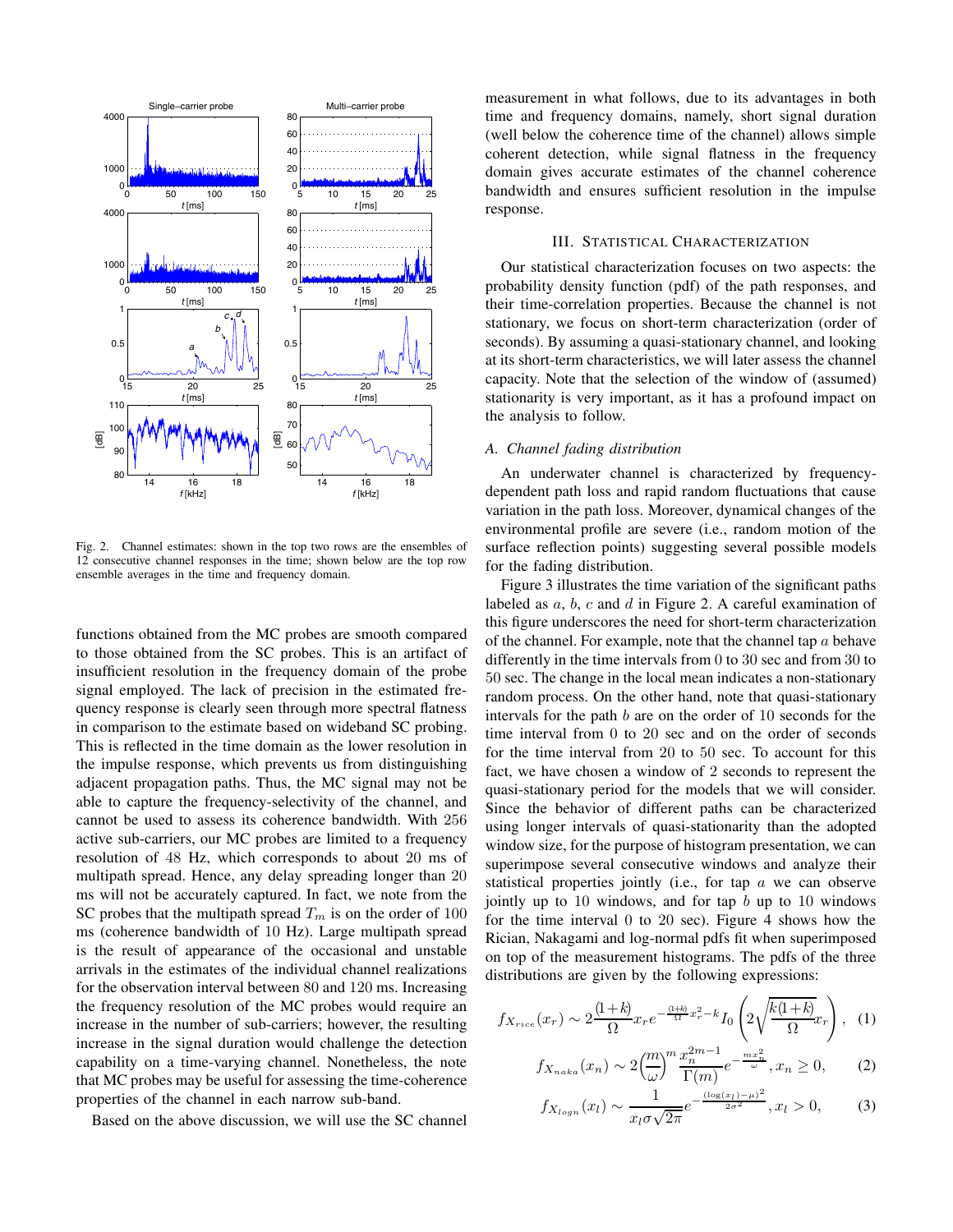

Fig. 3. Magnitudes of the channel propagation paths (*a*, *b*, *c* and *d* from Fig.2) vs. time.

where  $I_0$  in Eq.(1) is the zeroth-order modified Bessel function of the first kind,  $E\{X_{ricel}^2\} = \Omega$ , and k is the Rician factor. In Eq.(2), m is the shape parameter, and  $\omega$  is the spreading factor. In Eq. (3),  $\sigma$  and  $\mu$  are the standard deviation and the mean value of the underlying normal distribution of  $log(X_{logn})$ .

The parameters of the Nakagami and log-normal pdf have been obtained based on the estimated parameters of the fitted Rician distribution (from the data histograms in Fig. 4). These parameters have been determined to yield equivalent second and fourth moment of the underlying random variables:

$$
E\left\{X_{rice}^2\right\} = E\left\{X_{naka}^2\right\} = E\left\{X_{logn}^2\right\} = 1,\tag{4}
$$

$$
\frac{\left(E\{X_{rice}^{2}\}\right)^{2}}{E\{X_{rice}^{4}\} - \left(E\{X_{rice}^{2}\}\right)^{2}} = \frac{\left(E\{X_{nak}^{2}\}\right)^{2}}{E\{X_{nak}^{4}\} - \left(E\{X_{nak}^{2}\}\right)^{2}} = \frac{\left(E\{X_{logn}^{2}\}\right)^{2}}{E\{X_{logn}^{4}\} - \left(E\{X_{logn}^{2}\}\right)^{2}}.
$$
\n(5)

This normalization is performed in order to keep the mean value of the log-normal random variable in the range of mean values of the Rician and Nakagami fading, since the conditions  $E\{X_{rice}\}=E\{X_{naka}\}=E\{X_{logn}\}\$  and  $E\{X_{rice}^2\}=E\{Y^2\}$  cannot be satisfied simultaneously  $E{X<sub>naka</sub><sup>2</sup>} = E{X<sub>logn</sub><sup>2</sup>}$  cannot be satisfied simultaneously. It remains unanswered which physical process could be a possible cause of these two fading pdfs.

# *B. Equivalent Channel Model*

We define a time-varying discrete-time *equivalent* baseband channel model as

$$
h[n,m] = \sum_{l} h_l[m]\delta[n-l],\tag{6}
$$

where  $h[n,m]$  is the response of the channel at time m due to an impulse applied at time  $m-n$ . The channel tap gains,  $\{h_l\}$ ,



Fig. 4. Histogram and fit of the magnitude of the channel propagation path. Each histogram is based on observations taken over 10 seconds.

do not necessarily represent the actual physical propagation paths. Each tap gain  $h_l$  can contain in itself the contributions of *all* the physical paths; the exact relationship depends on the system bandwidth [1]. Since the channel impulse response is sparse, these contributions are small in a wideband system, and the dominant coefficients of the uniformly spaced equivalent model (6) can be roughly associated with the physical propagation paths.

We initially assume the Rician fading model where  $h_i$ 's are complex Gaussian random variables with independent real and complex Gaussian random variables with independent real and<br>
imaginary parts, distributed as  $\mathcal{N}(\mu_1/\sqrt{2}, \sigma_1^2)$ . The equivalent l Nakagami and log-normal fading models can be derived from expressions (4) and (5). Assuming normalization to the lognormal fading,  $E\{|h_l|^2\} = \Omega_l = \mu_l^2 + 2\sigma_l^2$  and  $\sum_l \Omega_l = 1$ , we have that each channel tap is given as

$$
h_l[m] = \sqrt{\frac{\Omega_l k_l}{k_l + 1}} \frac{(1+i)}{\sqrt{2}} + \sqrt{\frac{\Omega_l}{k_l + 1}} \frac{1}{\sqrt{2}} h_{l0}[m],\tag{7}
$$

where  $h_{l0}$  is a complex Gaussian random variable with independent real and imaginary parts, each distributed as  $\mathcal{N}(0, 1)$ , and the Rician k-factor is defined as the ratio of the power in the mean value to the power in the diffuse component:

$$
k_l = \frac{\mu_l^2}{2\sigma_l^2}.\tag{8}
$$

# l *C. Measurement of the channel coherence time*

Experimental measurements of the correlation in time of the channel impulse response give us an estimate of the channel coherence time. For a reliable estimate, the channel probe signal must be significantly shorter in duration than the channel coherence time. We also note here that Doppler shifting due to the transmitter and the receiver motion should be distinguished from Doppler spreading caused by channel motion and variation.

The normalized correlation function is defined as

$$
\rho[n] = \frac{1}{|A_{m,m+n}|} \sum_{A_{m,m+n}} \frac{\left| \sum_{k} h^*[k,t_m] h[k,t_{m+n}] \right|}{\sqrt{\sum_{k} |h[k,t_m]|^2 \sum_{k} |h[k,t_{m+n}]|^2}}, \quad (9)
$$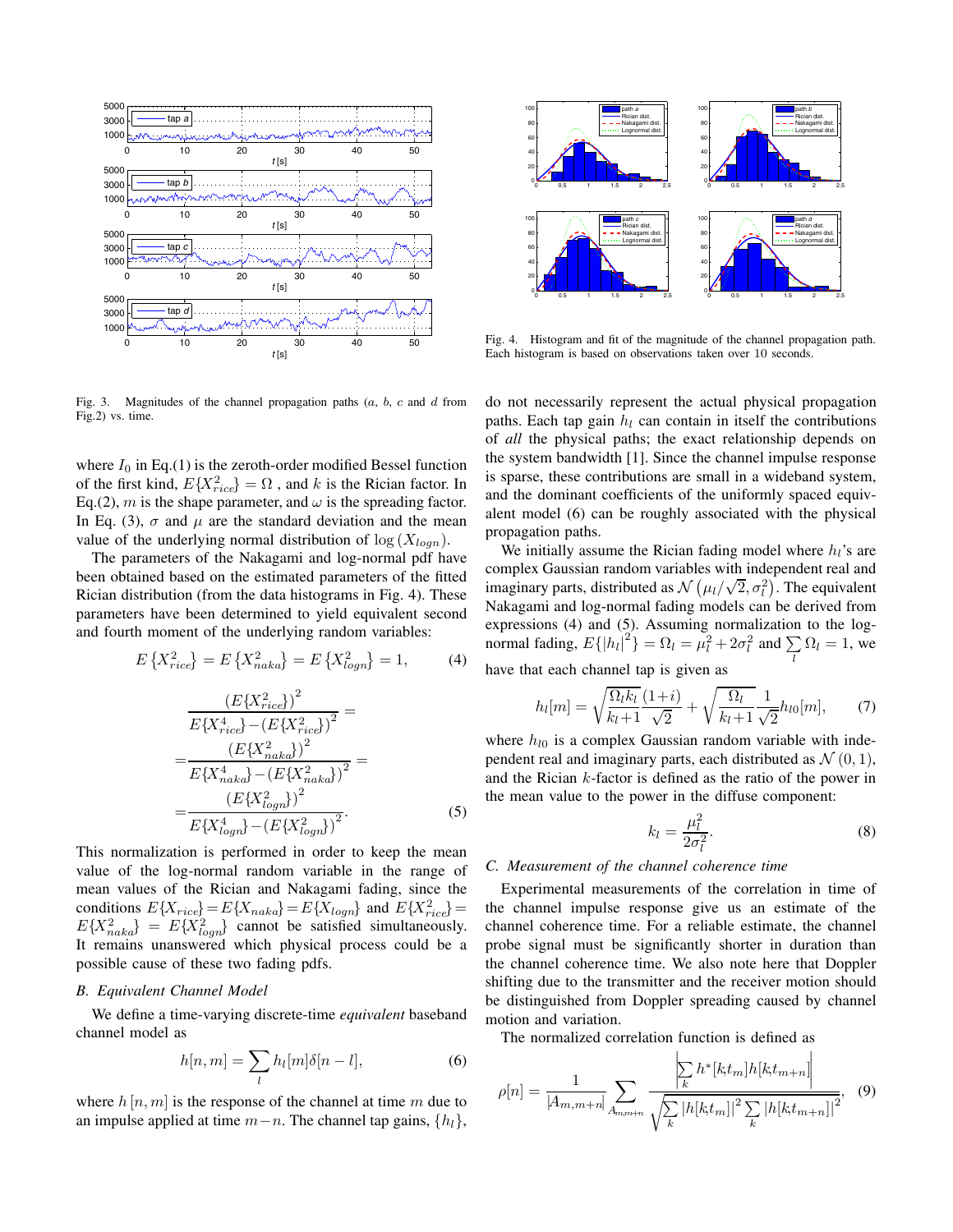

Fig. 5. Correlation factor.

where  $A_{m,m+n}$  is the set of all independent pairs of indices  $(m, m + n)$  such that if  $n = 1$  then  $A_1$  ${(m, m + 1) : (1, 2), (3, 4), \ldots}.$   $t_{m+n} = (m+n)\Delta L$  where  $\Delta L$  is the discrete-time repetition interval of the transmitted probe sequence (e.g., for the single-carrier probe signal  $\Delta L =$ 15561 samples at  $f_s = 100$  kHz). Note that the correlation coefficient will also depend on the time index  $m$  as the channel is non-stationary, but we omit this dependence with the understanding that the results will be illustrated only for a quasi-stationary interval on the order of seconds. In Figure 5 we see an experimental measurement of this channel parameter. From this figure, the coherence time is estimated to be  $T_c \approx 200$  ms. Since our probe signals are of duration  $T = 4.5$  ms, the assumption that  $T \ll T_c$  is justified.

#### *D. Spectral efficiency*

We assess the spectral efficiency of the channel according to the method proposed in [6]. This method makes use of an approximate model which gives the ambient noise power spectral density as

$$
10\log N(f) = n_0 - 18\log f \text{ [dB]},\tag{10}
$$

where the level  $n_0$  is subject to adjustment for a particular UWA channel of interest. The Welch power spectral density estimate [2] of the ambient noise, obtained from the experimental recordings during the silence periods, is shown in Fig.6 along with the model (10). This figure also illustrates the histogram of the recorded ambient noise, indicating that this noise can be modeled as Gaussian. Given this noise model, the short-term channel capacity can be computed as

$$
C(t_k^*) = \sum_i \Delta f \log_2 \left( 1 + \frac{S(f_i)|H(f_i, t_k^*)|^2}{N(f_i)} \right), \qquad (11)
$$

where  $t_k^*$  denotes the k-th measurement interval of 12 consective transmissions of the probe signal (i.e.  $t^*$  is discrete-time utive transmissions of the probe signal (i.e.,  $t_k^*$  is discrete-time<br>interval from  $12(k-1)\Delta L$ , to  $12k\Delta L - 1$ )  $\Delta f$  is a narrow interval from  $12(k-1)\Delta L$  to  $12k\Delta L - 1$ ).  $\Delta f$  is a narrow band of frequencies centered at frequency  $f_i$ , the index  $i$  ranges across the given signal bandwidth, and  $|H(f, t_k^*)|$  is the short-<br>term estimate of the channel transfer function magnitude for term estimate of the channel transfer function magnitude for



Fig. 6. Ambient noise spectrum and histogram.



Fig. 7. Average spectral efficiency.

the time interval  $t_k^*$ .  $S(f)$  is the spectrum of the transmitted<br>signal which maximizes the channel canacity subject to the signal which maximizes the channel capacity subject to the constraint on finite transmission power. The optimal spectrum allocation is determined by the water-filling algorithm [6].

Averaging over all short-term estimates of the channel capacity, we obtain an estimate of the ergodic capacity

$$
C = \frac{1}{K} \sum_{k=1}^{K} C(t_k^*),
$$
 (12)

where  $K$  is the number of measurement intervals. The spectral efficiency is now obtained by normalizing the ergodic capacity by the bandwidth. Figure 7 illustrates the result of averaging the spectral efficiency over  $K = 30$  realizations of  $|H(f, t_k^*)|$ <br>obtained from measurements of the channel impulse responses obtained from measurements of the channel impulse responses in a 57 s time interval.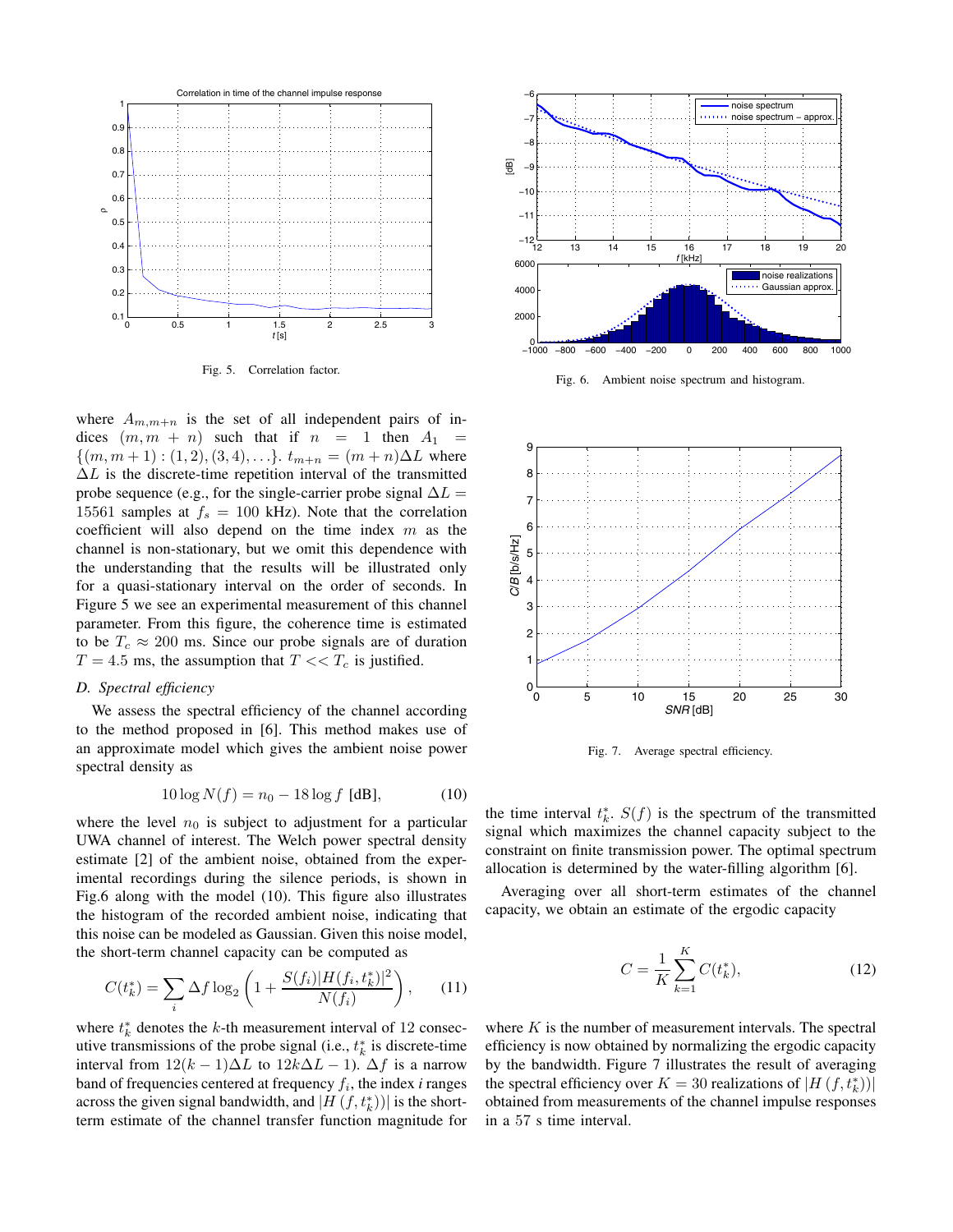#### IV. ERGODIC CAPACITY

For the MIMO system configuration, we assume a spatially correlated channel with  $N_t$  transmit and  $N_r$  receive elements. The channel matrix of size  $N_t \times N_r$  is given by

$$
\mathbf{H}[n,m] = \sum_{l} \mathbf{H}_l[m] \delta[n-l], \tag{13}
$$

where  $H_l$  is the *l*-th tap gain matrix, containing  $N_t \times N_r$ identically distributed elements which are defined similarly as the  $1 \times 1$  coefficients  $h_l$  in the expression (7). Therefore, we have that

$$
\mathbf{H}_{l}[m] = \sqrt{\frac{\Omega_{l}k_{l}}{k_{l}+1}}\overline{\mathbf{H}}_{l} + \sqrt{\frac{\Omega_{l}}{k_{l}+1}}\frac{1}{\sqrt{2}}\widetilde{\mathbf{H}}_{l}[m],\qquad(14)
$$

where  $\Omega_l$  represents the multipath delay profile of the channel,  $\overline{H}_l$  is a rank-1 matrix of mean values with all elements equal to  $(1 + i)/\sqrt{2}$ , and  $\tilde{\mathbf{H}}_l = \mathbf{\Theta}_{R,l}^{1/2} \tilde{\mathbf{H}}_{\omega,l} \mathbf{\Theta}_{T,l}^{1/2}$ . Here,  $\tilde{\mathbf{H}}_{\omega,l}$  is N<sub>t</sub> × N, matrix with independent and identically distributed (i, i, d)  $N_r$  matrix with independent and identically distributed (i.i.d.) complex Gaussian random variables with independent real and imaginary parts, each distributed as  $\mathcal{N}(0, 1)$ , and  $\Theta_{R,l}$  and **Θ**<sub>T,l</sub> are the receive and the transmit correlation matrices of the l-th tap. We assume that different taps are uncorrelated, i.e. the only correlation in the channel is among elements of the *l*-th tap, which is defined by  $\Theta_{R,l}$  and  $\Theta_{T,l}$ . Note that in the expression (13) we have a uniform tap spacing as in the SISO case.

We will discuss several cases: flat-fading and frequencyselective fading, various fading distributions, and various levels of the transmitter CSI. Since the complete CSI knowledge at the transmitter is not a realistic scenario, our focus will be on the following two cases: no knowledge, and only statistical knowledge of the channel at the transmitter side.

#### *A. Flat-fading*

From the expression (13), a flat-fading channel model is obtained when only a single tap is taken. Omitting the tap's index, the system model is given by

$$
\mathbf{y}[n] = \mathbf{H}[n]\mathbf{x}[n] + \mathbf{w}[n],\tag{15}
$$

where  $\mathbf{x}[n]$  is an  $N_t \times 1$  is input vector,  $\mathbf{y}[n]$  is an  $N_r \times 1$ receive vector, and  $\mathbf{w}[n]$  is an  $N_r \times 1$  vector of the circularly symmetric complex Gaussian noise. The ergodic capacity of the channel can be computed as the maximum of the mutual information,

$$
C_{N_t, N_r} = \max_{p(\mathbf{x}), E\{\mathbf{x}^H \mathbf{x}\} \le P} I(\mathbf{x}; \mathbf{y}),
$$
 (16)

where  $p(\mathbf{x})$  is the pdf of the input signal vector **x** that satisfies a power constraint  $E\left\{\mathbf{x}^H\mathbf{x}\right\} \leq P$ . For the Gaussian noise channel, regardless of the channel fading distribution, the capacity-achieving distribution for the input signal, under the average power constraint, is circularly symmetric, zeromean complex Gaussian, as long as there is complete CSI at the receiver and statistical CSI at the transmitter [7], [8]. The covariance matrix  $\mathbf{R}_{xx} = E\{\mathbf{x}\mathbf{x}^H\}$  of the capacityachieving input signal depends on the fading distribution, which determines the flat-fading MIMO channel capacity as

$$
C_{N_t, N_r} = \max_{tr \mathbf{R}_{xx} \leq P} E_{\mathbf{H}} \left\{ \text{logdet} \left( \mathbf{I}_{N_r} + \mathbf{H} \mathbf{R}_{xx} \mathbf{H}^H \right) \right\}, \quad (17)
$$

where  $I_{N_r}$  is the identity matrix of size  $N_r \times N_r$  and  $tr(\cdot)$ denotes the trace of a matrix. If there is no CSI at the transmitter side, the capacity-achieving solution is  $tr{\bf R}_{xx}$  = transmitter side, the capacity-achieving solution is  $tr \mathbf{R}_{xx} = \sum_{i=1}^{N_t} |[\mathbf{R}_{xx}]_{i,i}|$ , which is also the optimal solution for the  $\frac{N_t}{i-1}$   $\left|\left[\mathbf{R}_{xx}\right]_{i,i}\right|$ , which is also the optimal solution for the valence of the statistical CSI at the transmitter [7] Rayleigh fading case with statistical CSI at the transmitter [7]. In this case, equal power is allocated to all transmitters due to the lack of channel knowledge. For the case of Rician fading with limited (statistical) CSI, the capacity-achieving signal covariance remains unknown. In Ref. [12], the authors proposed a sub-optimal heuristic solution in the form

$$
\mathbf{R}_{xx} = \frac{P}{N_t(1+k)}(\mathbf{I}_{N_t} + k\mathbf{\Psi}_{N_t}),\tag{18}
$$

where  $\Psi_{N_t}$  is  $N_t \times N_t$  is an  $N_t \times N_t$  all-ones matrix. The idea behind this proposition is to exploit the knowledge of the Rician  $k$ -factor. If  $k$  is zero, we have a Rayleigh fading channel and the optimal solution for the covariance matrix is an identity matrix, while if  $k$  tends to infinity, we have a deterministic channel with AWGN, for which the optimal solution obtained by water-filling is the normalized matrix of all ones.

This suboptimal scheme is primarily designed to exploit the specular component in the Rican fading channel. For the Nakagami and log-normal models, the same scheme could cause severe performance degradation, and, hence, we do not emply it.

# *B. Frequency-selective fading*

Frequency selective fading, which affects UWA channels, requires dealing with the channel memory. Our analysis is thus based on the observation of a blocks of  $M$  input and receive signal vectors. To avoid inter-block interference among the received blocks, each input block is extended by a guard time (cyclic prefix) longer than the multipath spread. We also assume that  $M >> T_m B$  and hence neglect the information rate loss incurred by insertion of the guard interval.

To assess the ergodic capacity of the Rician frequency selective channel, it is advantageous to represent a MIMO system by an input-output relationship

$$
\mathbb{Y} = \mathbb{H}\mathbb{X} + \mathbb{W} \tag{19}
$$

where  $X$  is an  $MN_t \times 1$  space-time block vector of the input block stream, Y and W are  $MN_r \times 1$  space-time block vectors of the output block stream and noise, respectively, and H is an  $MN_t \times MN_r$  block-diagonal channel matrix. Because of the block-circulant property of the space-time channel matrix H, a Rician frequency-selective MIMO channel can be represented as a set of  $M$  parallel independent MIMO channels [9]. One can alernatively think of an OFDM system with  $M$  sub-carriers, where each sub-band is affected by flatfading. Therefore, the ergodic capacity of an equivalent OFDM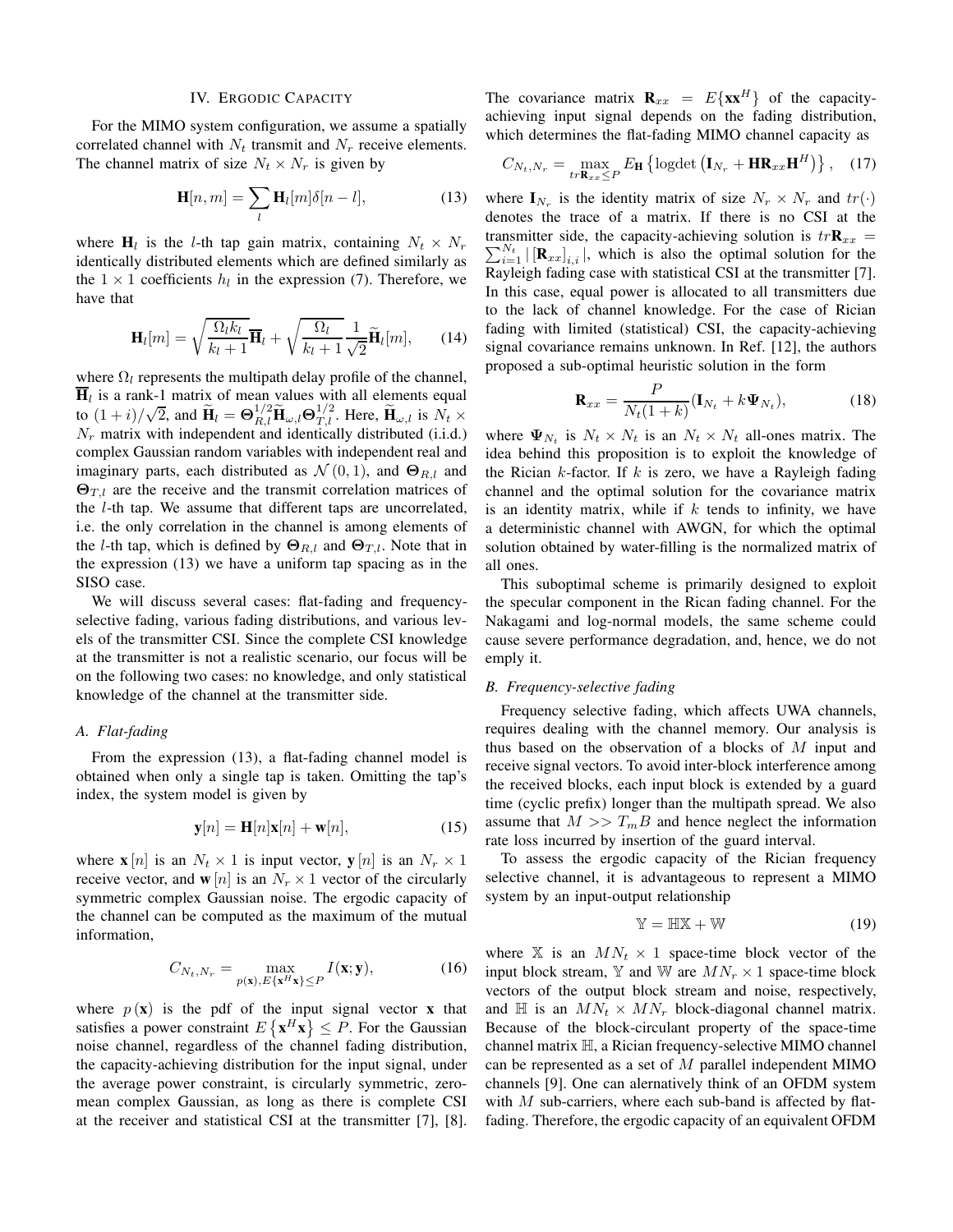system is equal to the sum of the ergodic capacities for each sub-band, i.e.,

$$
C_{N_t, N_r} = \frac{1}{M} \sum_{k=0}^{M-1} C_k,
$$
 (20)

where

$$
C_k = \max_{tr \mathbf{R}_{xx}[k] \leq P} E_{\mathbf{H}_E[k]} \left\{ \text{logdet} \left( \mathbf{I}_{N_r} + \mathbf{H}_E[k] \mathbf{R}_{xx}[k] \mathbf{H}_E^H[k] \right) \right\},\,
$$

and  $\mathbf{H}_E[k]$  denotes the channel matrix corresponding to the kth subband. Depending on the amount of CSI at the transmitter,  $\mathbf{R}_{xx}[k]$  can be determined as optimal (capacity-achieving) or sub-optimal (resulting in information rates below the capacity) as discussed earlier.

Figures 8 and 9 illustrate the ergodic capacity for two cases: an  $N_t \times 1$  MISO system and a  $2 \times 2$  MIMO system. In each case, the experimental channel with four significant taps (see Fig.4) is used to obtain the rank-1 matrix of the mean values in the expression (14). Since for each significant tap, Rician  $k$ -factor is on the order of 10, we present flat-fading results for  $k = 10$  as reference. We assume negligible correlation between different transmitter-receiver pairs ( $\Theta_{R,l} = I_{N_r}$  and  $\mathbf{\Theta}_{T,l} = \mathbf{I}_{N_t}$ ). Therefore, numerical integration results should be regarded as idealized, since a realistic UWA system could have non-negligible spatial correlation at both the transmitter and receiver [14], which will degrade the system capacity.

Figure 8 illustrates the ergodic capacity for an  $N_t \times 1$ system using the sub-optimal signaling scheme given by the expression (18). The information rates obtained by suboptimal signaling scheme are close to the capacity bound [12], especially for values of  $k$  on the order of 10 or more. Results for Rayleigh fading are provided as a reference, and we can observe that the ergodic capacity is clearly greater in the Rician case. Nakagami and log-normal fading models are not considered for the sub-optimal scheme.

Figure 9 illustrates achievable information rates for different fading distributions under normalized second and fourth moments of the underlying distributions. Note that the Rician frequency-selective channel given in (20) shows poorer performance than idealized flat-fading scenarios as well as Rayleigh frequency-selective channel. Performance will be degraded since the presence of the specular components in the rank-1 matrix of the mean values is not exploited optimally. This is especially emphasized for large Rician  $k$ -factors when the channel matrix in (13) becomes ill-conditioned. Therefore, even though a Rician channel can potentially provide greater capacities, we are not able to exploit this advantage due to the lack of the channel knowledge at the transmitter side. At the same time, Nakagami and log-normal fading will provide wellconditioned channel matrices, resulting in similar capacities due to matching of the higher moments. We should also note that frequency-selectivity of the channel will not degrade system performance in the case of Rayleigh fading. This is true even for the Nakagami and log-normal channel because of the well-conditioned channel matrices, and matching of the higher moments will lead to the performance close to



Fig. 8. Ergodic capacity of an  $N_t \times 1$  system for the sub-optimal signaling scheme defined by the expression (18).



Fig. 9. Ergodic capacity of a  $2 \times 2$  system with no CSI at the transmitter.

the Rayleigh fading scenario (both flat-fading and frequencyselective). Therefore, assuming the Rician model for an UWA channel, a system designer can exploit advantageous statistical knowledge of the channel at the transmitter side by implementing a receiver-transmitter feedback, and conveying information about slowly-varying statistical parameters of the underlying Rician fading distribution (e.g., the distribution mean, the variance and/or Rician  $k$ -factor). By designing adaptive spacetime coding techniques which utilize these fading parameters the performance of a MIMO UWA system can be significantly improved.

#### V. CONCLUSION

In this paper we considered short-term statistical characterization of the shallow water acoustic communication channel. A wideband single-carrier channel probe signal was found to offer satisfactory channel estimates. Channel measurements were used to examine several candidate fading models, indicating a good match with the Rician distribution. These measurements were also used to compute the average